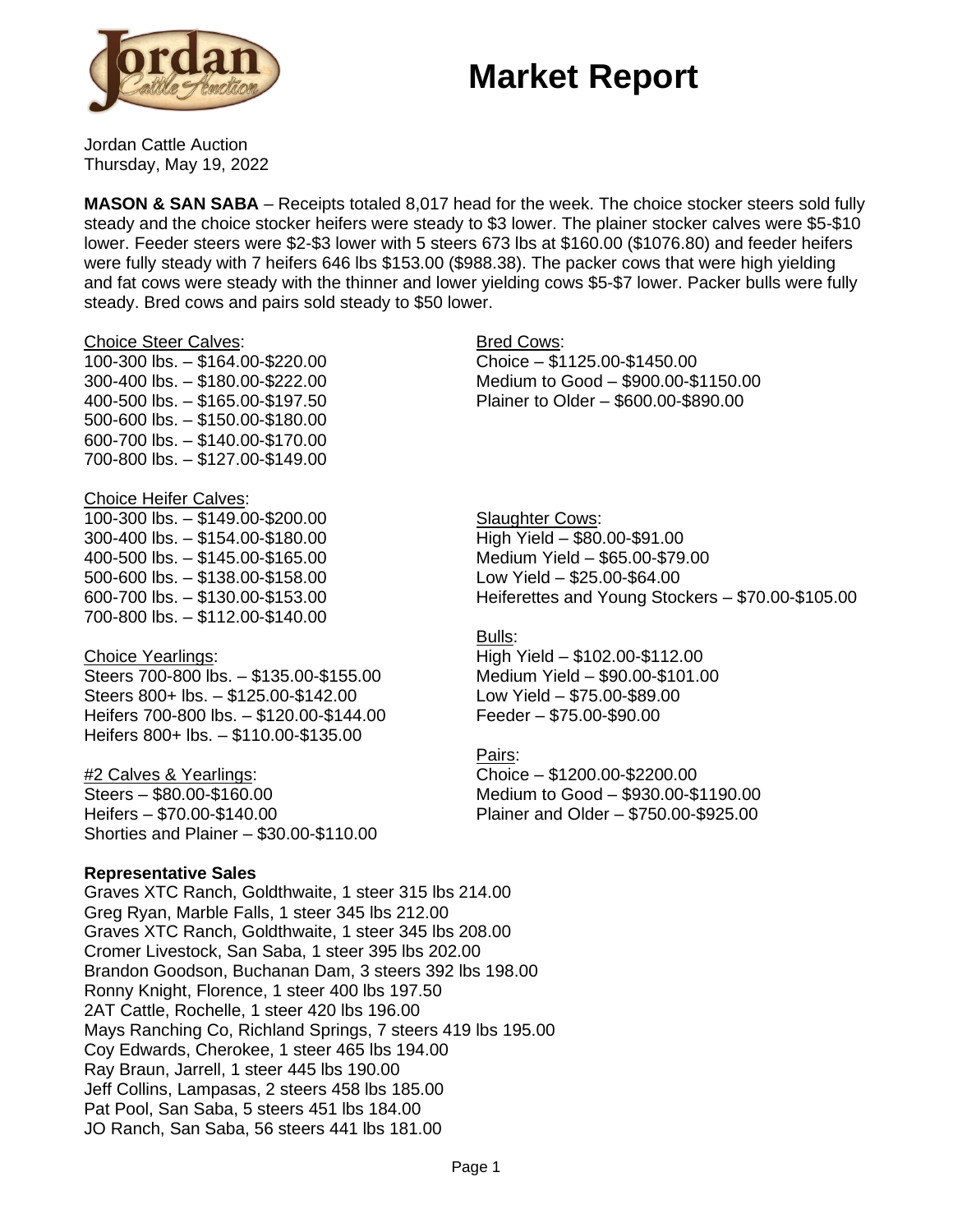# **Market Report**



Mike Turley, Dublin,3 steers 497 lbs 181.00 Sam Miller, San Saba, 1 steer 515 lbs 177.00 JO Ranch, San Saba, 75 steers 516 lbs 171.00 Graves XTC Ranch, Goldthwaite, 1 steer 620 lbs 170.00 Kim Wells, San Saba, 1 steer 585 lbs 168.00 Dublin Ranch, San Angelo, 24 steers 537 lbs 163.00 John Wells, San Saba, 5 steers 673 lbs 160.00 Pat Pool, San Saba, 8 steers 601 lbs 156.00 Buena Vista Ranch, Lampasas, 9 steers 629 lbs 152.00 Wayne Eaton, Biggs, 4 steers 648 lbs 152.00 Cromer Livestock, San Saba, 2 steers 668 lbs 150.00 Stacey Sonnenberg, Paint Rock, 12 steers 633 lbs 145.00 2L Ranch, Gustine, 1 steer 720 lbs 143.00 Bubba Broussard, Cherokee, 1 steer 750 lbs 142.00 Wilma Lawrence, Cross Plains, 1 steer 805 lbs 130.00 Colton Edgar, Early, 2 heifers 495 lbs 164.00 Connie Wente, San Saba, 1 heifer 575 lbs 158.00 Pat Pool, San Saba, 6 heifers 470 lbs 155.00 Roddy Maddox, Cherokee, 7 heifers 646 lbs 153.00 Mike Turley, Dublin, 3 heifers 515 lbs 149.00 JO Ranch, San Saba, 64 heifers 509 lbs 146.00 Buena Vista Ranch, Lampasas, 5 heifers 617 lbs 146.00 Jeff Collins, Lampasas, 5 heifers 518 lbs 146.00 R&S Livestock, Goldthwaite, 1 heifer 620 lbs 144.00 Sterling Moore, Brady, 6 heifers 570 lbs 143.00 Driver Land & Cattle, Garden City, 13 heifers 581 lbs 143.00 Chad Lesley, Stephenville, 1 heifer 615 lbs 142.00 Pat Pool, San Saba, 4 heifers 604 lbs 140.00 John Wells, San Saba, 4 heifers 563 lbs 139.00 Sterling Moore, Brady, 28 heifers 666 lbs 137.00 Bob Speck, Menard, 21 heifers 714 lbs 135.50 Stacey Sonnenberg, Paint Rock, 6 heifers 683 lbs 128.00 Sterling Moore, Brady, 5 heifers 822 lbs 123.00 Sarco Creek Cattle, Goliad, 5 heifers 890 lbs 117.00 D&R Livestock, Hamilton, 1 cow 1305 lbs 91.00 Delbert Brookshier, Comanche, 1 bull 1970 lbs 112.00 Mrs. Mildred Scott, Llano, 2 steers 285 lbs 219.00 Mrs. Mildred Scott, Llano, 10 steers 340 lbs 206.00 Tim & Marci Bauman, Valley Spring, 3 steers 348 lbs 198.00 Clayton Grona, Fredericksburg, 3 steers 367 lbs 198.00 Winkel Brooks Cattle, Austin, 5 steers 388 lbs 194.00 Mrs. Mildred Scott, Llano, 10 steers 407 lbs 190.00 Matt McBee, Brady, 2 steers 445 lbs 188.00 Kenneth Maner, Harper, 2 steers 458 lbs 187.00 Douglas Zenner Ranch, Fredericksburg, 2 steres 518 lbs 180.00 Arthur Geistweidt Ranch, Mason, 3 steers 518 lbs 179.00 Quillen Ranch, San Angelo, 24 steers 556 lbs 176.00 Gary Drgac, McCamey, 8 steers 590 lbs 174.00 Arthur Geistweidt Ranch, Mason, 8 steers 593 lbs 172.00